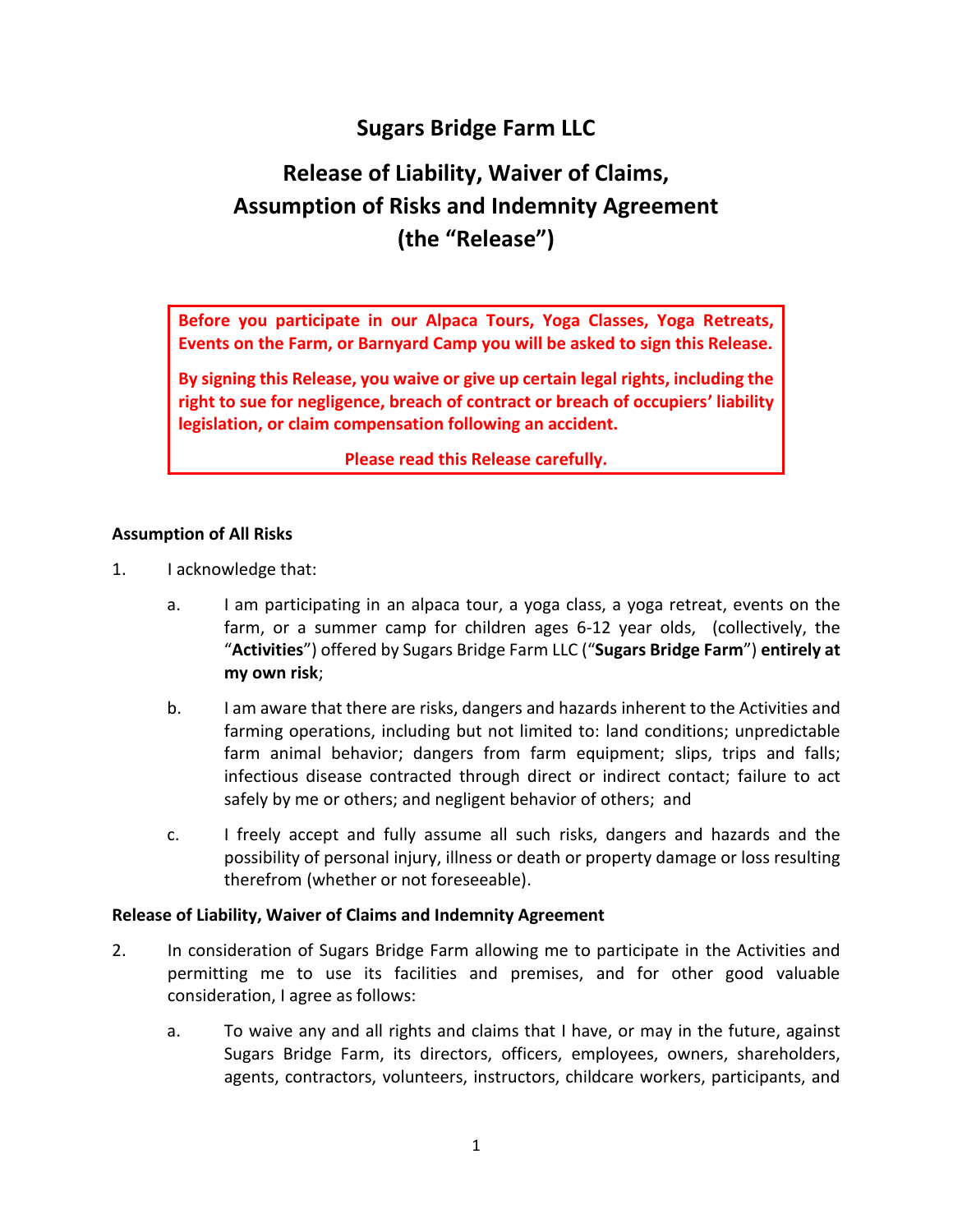all other persons or entities acting for them and their successors and assigns (collectively, the "**Releasees**");

- b. To release the Releasees from any and all liability for any loss, damage, expense, injury including illness or death that I may suffer, or that my next of kin may suffer, as a result of my participation in the Activities due to any cause whatsoever including without limitation negligence, breach of contract, or breach of any statutory or other duty of care (including any duty of care owed under any applicable occupier's liability legislation), on the part of the Releasees; and
- c. To hold harmless and indemnify the Releasees for any and all liability for any damage to property of or personal injury to any third party resulting from my participation in the Activities.
- 3. This Release shall be effective and binding upon my heirs, next of kin, executors, administrators, assigns and representatives, in the event of my death or incapacity.
- 4. In entering into this Release, I am not relying upon any oral or written representations or statement made by the Releasees with respect to the safety of the Activities.

#### **Compliance with Instructions**

5. I will comply with all instructions, policies, rules, standards, and guidelines relating to safety or conduct provided to me during my participation in the Activities.

#### **Yoga is Not a Substitute for Medical Attention**

- 6. I understand that:
	- a. yoga is not a substitute for medical attention, examination, diagnosis, or treatment,
	- b. I should always consult a physician prior to beginning any physical exercise or training activities,
	- c. it is my responsibility to notify my teacher of any serious illness or injury before every yoga class, and
	- d. I alone am responsible to decide whether to practice yoga.

#### **Photographic/Video and Audio Release**

7. As a condition of my participation in the Activities, I consent, authorize, grant and convey unto Sugars Bridge Farm all right, title and interest in all photographic images, video or audio recordings made by Sugars Bridge Farm during the Activities, including but not limited to royalties, proceeds, or other benefits derived therefrom. I authorize Sugars Bridge Farm to use such images, words, and likenesses for marketing, on websites, in brochures or other writings and any for any other legitimate purpose.